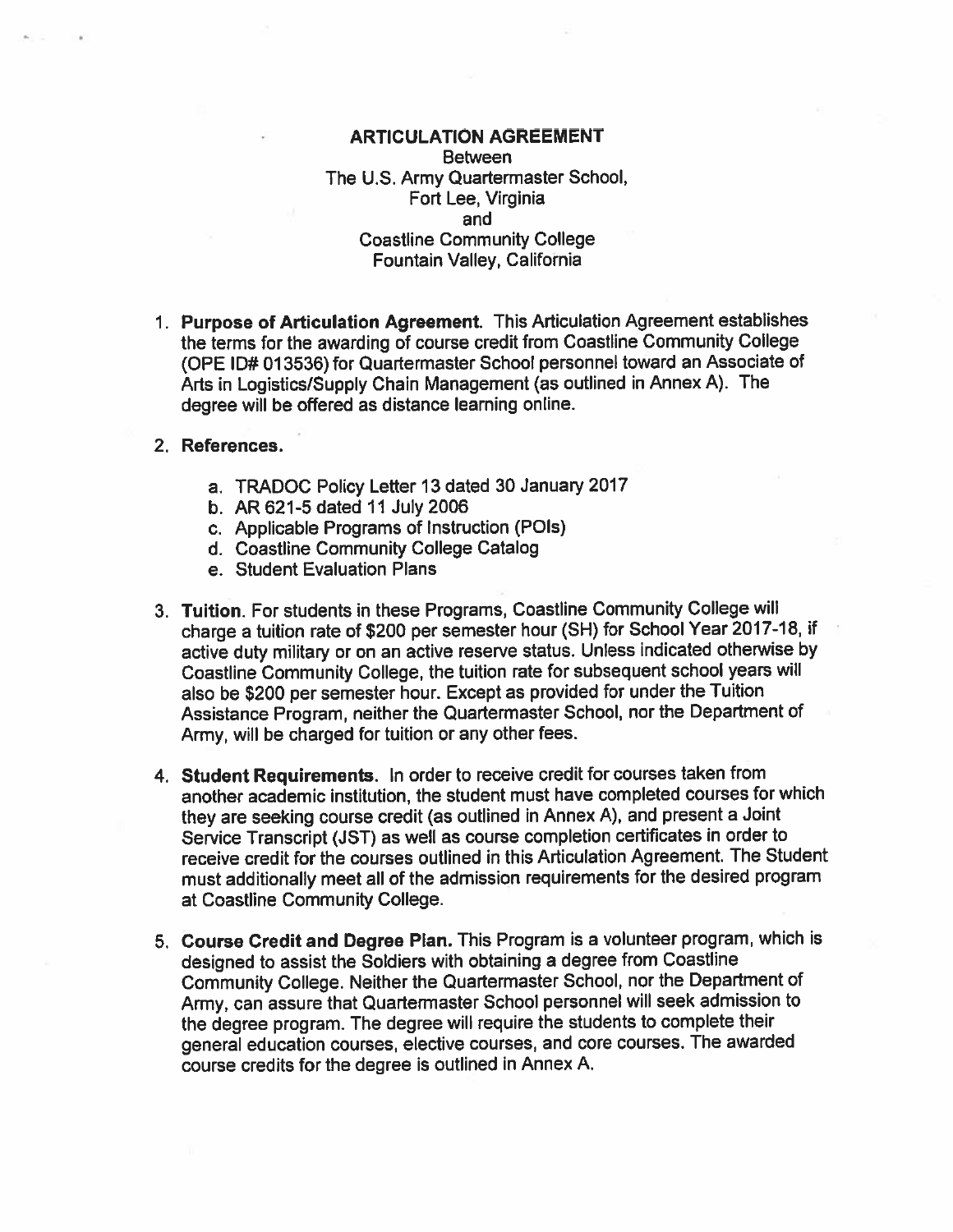- 6. Institution Services and Instruction. Coastline Community College undertakes:
	- a. To admit students into Coastline Community College as governed by the current standards and procedures for admissions as stated in the Coastline Community College catalog and this Articulation Agreement.
	- b. To furnish student educational advisory services.
	- c. Provide or arrange for reference and research resources that are appropriate for the level of the academic offerings.
	- d. To make provisions for students, at their own expense, to purchase necessary textbooks, laboratory materials and other equipment required for each course prior to the beginning of each course.
	- e. To accept transfer students and to evaluate credit.
		- i. Students are classified as transfer students if they have previously registered at any other college or university, regardless of the amount of time spent in attendance or credit earned. A student's previous credit will be evaluated for transfer credit after official transcripts have been received.
		- ii. As pertains to undergraduate programs, the associate of arts (A.A.) degree holder from an accredited junior or community college will be considered to have satisfied the entire General Education requirements. The associate of science (A.S.) or associate of applied science (A.A.S.) degree holder from an accredited junior or community college must complete the entire General Studies Program requirement through transfer credit and/or resident courses.
		- iii. Grant credit to students for military service for MOS and for military schools attended or service extension courses completed while in the service as verified on the DD Form 295 or JST Transcript for active duty military or the DD Form 214 for veterans. These credits are transferred on the basis of ACE Guide recommendation to the maximum allowable.
	- f. To understand that no facilities, or other federal government resources, will be provided as part of this Articulation Agreement.
	- g. To market courses and programs though appropriate media resources. Marketing by the Army will not be guaranteed; and any marketing conducted will require approval by the appropriate officials pursuant to applicable Army regulations.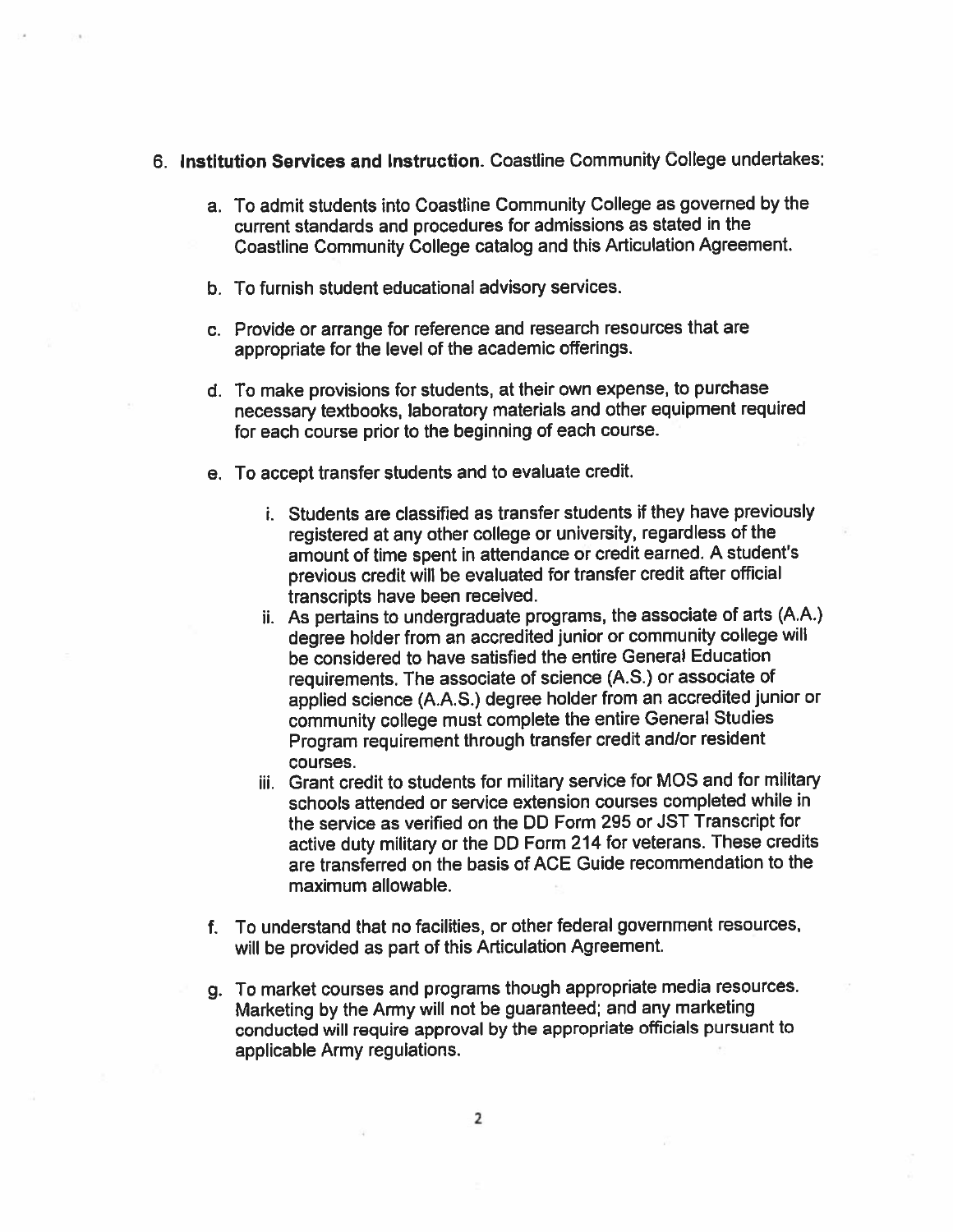- h. To accept sole responsibility for the employment of full-time, part-time, or adjunct faculty members.
- i. To maintain necessary attendance records on students and provide makeup work when such absences have been caused by official military duty or for other reasons as instructors determine justified.
- j. To provide the Quartermaster School with student enrollment statistics pertaining to the program outlined in this Articulation Agreement.

## 7. Provisions for Administration of Tuition Assistance.

- a. This Agreement does not constitute a commitment on availability of tuition assistance nor other federal financial aid nor on the specific number of students. This memorandum is supplemental to the ACES Letter of Instruction.
- b. Payment of Department of Defense appropriated funds is prohibited to those institutions that:
	- i. Discriminated on the basis of race, color, religion, sex or national origin, or
	- ii. Bar Armed Forces recruiting personnel from their premises
- 8. Mutual Understanding. It is mutually understood:
	- a. That educational services for the program will be furnished by Coastline Community College in conformity with academic requirements established and prescribed by Coastline Community College and its governing board.
	- b. That qualified family members of Army personnel, Government employees and their dependents, members of other services, and military retirees shall also be permitted to participate in the program without Army financial assistance. These other civilians are permitted to participate on a space available basis when it is mutually agreed that such participation is in the best interest of the program. First priority of Coastline Community College resources used for the program under this articulation agreement shall be devoted to the active duty military student.
	- c. That all course approvals, registrations, required documentation actions/submissions are accomplished in accordance with Go Army Ed portal guidance/instruction.
	- d. That all active duty military personnel will be counseled by an Army Guidance Counselor before registering/receiving Tuition Assistance through the Go Army Ed portal.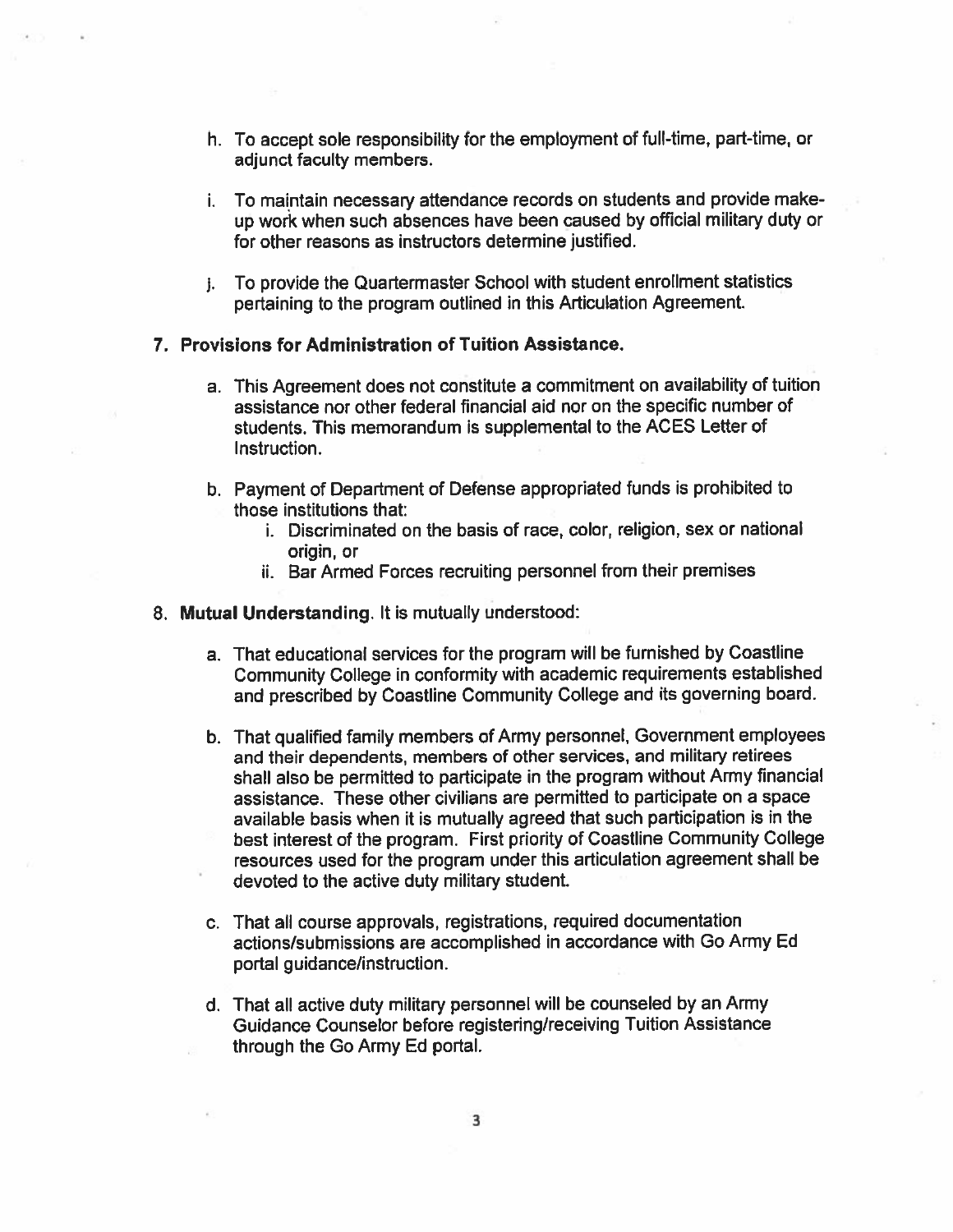- e. That regional accreditation association standards are met.
- f. That provisions for financial aid other than Army tuition assistance will be made, such as, Veterans Administration benefits, basic grants, and scholarships that correspond to the financial aid available on campus..
- g. That the program shall be administered by a Coastline Community College representative in liaison with the Fort Lee Education Center and the Quartermaster School (POC). Coastline Community College will handle registration procedures and general supervision of the program.
- h. That joint meetings will be held at least semi-annually with representatives of Coastline Community College, Fort Lee Education Center, and the Quartermaster School to elaborate on accomplishments, problems and plans for the coming year. Generally, this meeting may be conducted telephonically.
- i. That access to the Education Record (DA Form 669 or electronic equivalent) and allied documents by Coastline Community College is prohibited unless the individual Privacy Act release has been obtained.
- j. The basic requirements for admission to Coastline Community College are graduation from a secondary school with a satisfactory academic record. Applicants receiving satisfactory scores on the GED tests may be admitted on the presentation of a state High School Equivalency diploma. Coastline Community College accepts qualified applicants throughout the year; the time of acceptances depends on the applicant's credentials. Veterans must submit a valid DD 214 form.
- k. That the Quartermaster School and the Education Center will publicize and promote educational programs, utilizing such media as are available and appropriate.
- 9. EFFECTIVE DATE AND TERMINATION: This Articulation Agreement will be effective from the date of signing and will have a duration of three years (the "Term"). This Agreement may be modified by mutual consent of the parties, provided any and all modifications are in writing and signed by officials representing the parties. A minimum of 90 days notice in writing will be provided for any modification of the Agreement. The Articulation Agreement will be subject to renewal upon written consent of the parties. Either party may terminate this Articulation Agreement upon 90 days written notice to the other party. Termination must be in writing and signed by the approving officials or their designated personnel. Any portion of the Agreement, which hereafter is determined to be in violation of Federal law or Army regulations or which would, if enforced, cause such a violation, is null and void.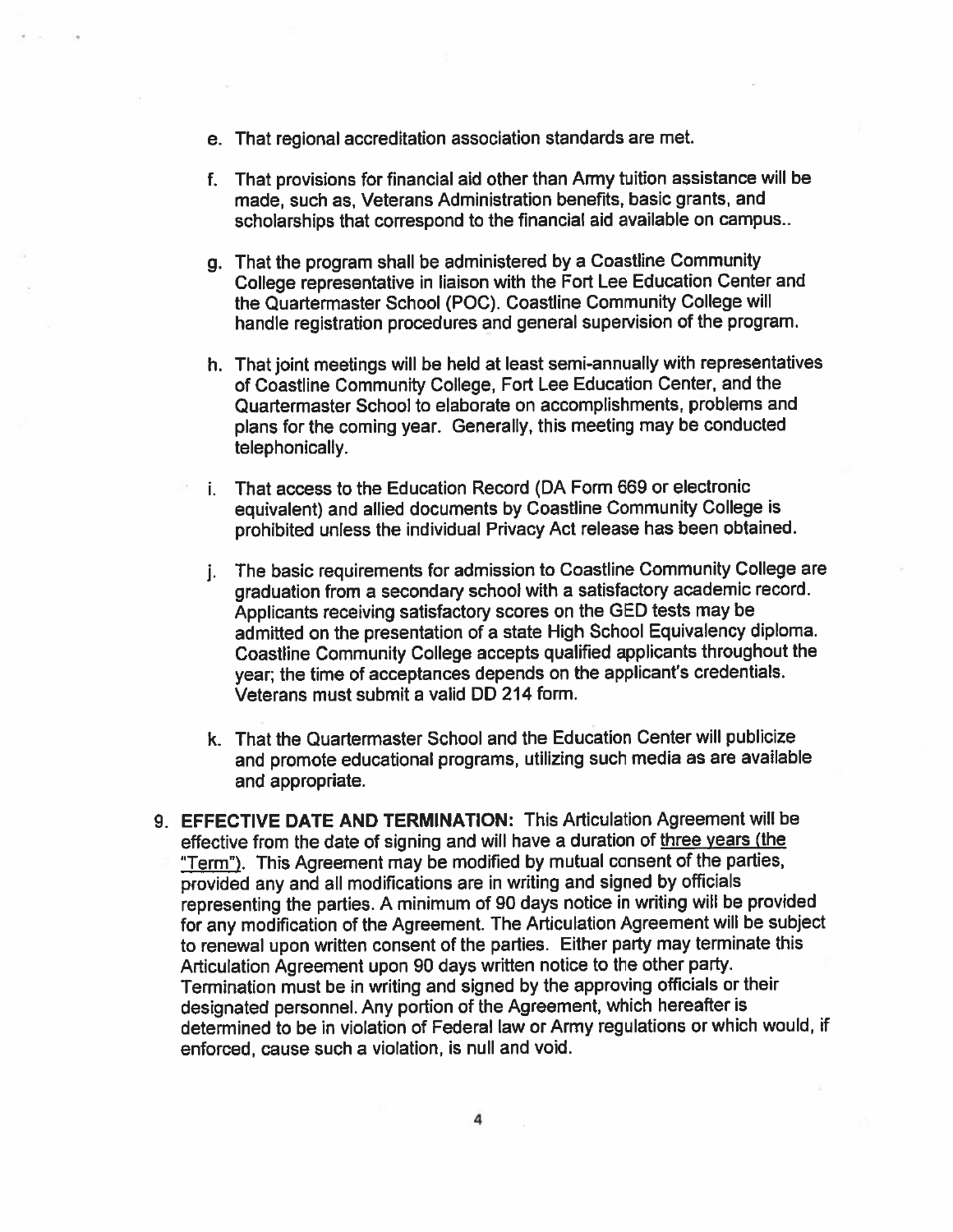The parties have executed this agreement by signing below.

 $\angle$ 

Commandant, U.S. Army Quartermaster School

rellauren for Lori Adrian

Loretta P. Adrian, Ph.D., President<br>Coastline Community College

Date  $\frac{1}{2}$  $\overline{Date}$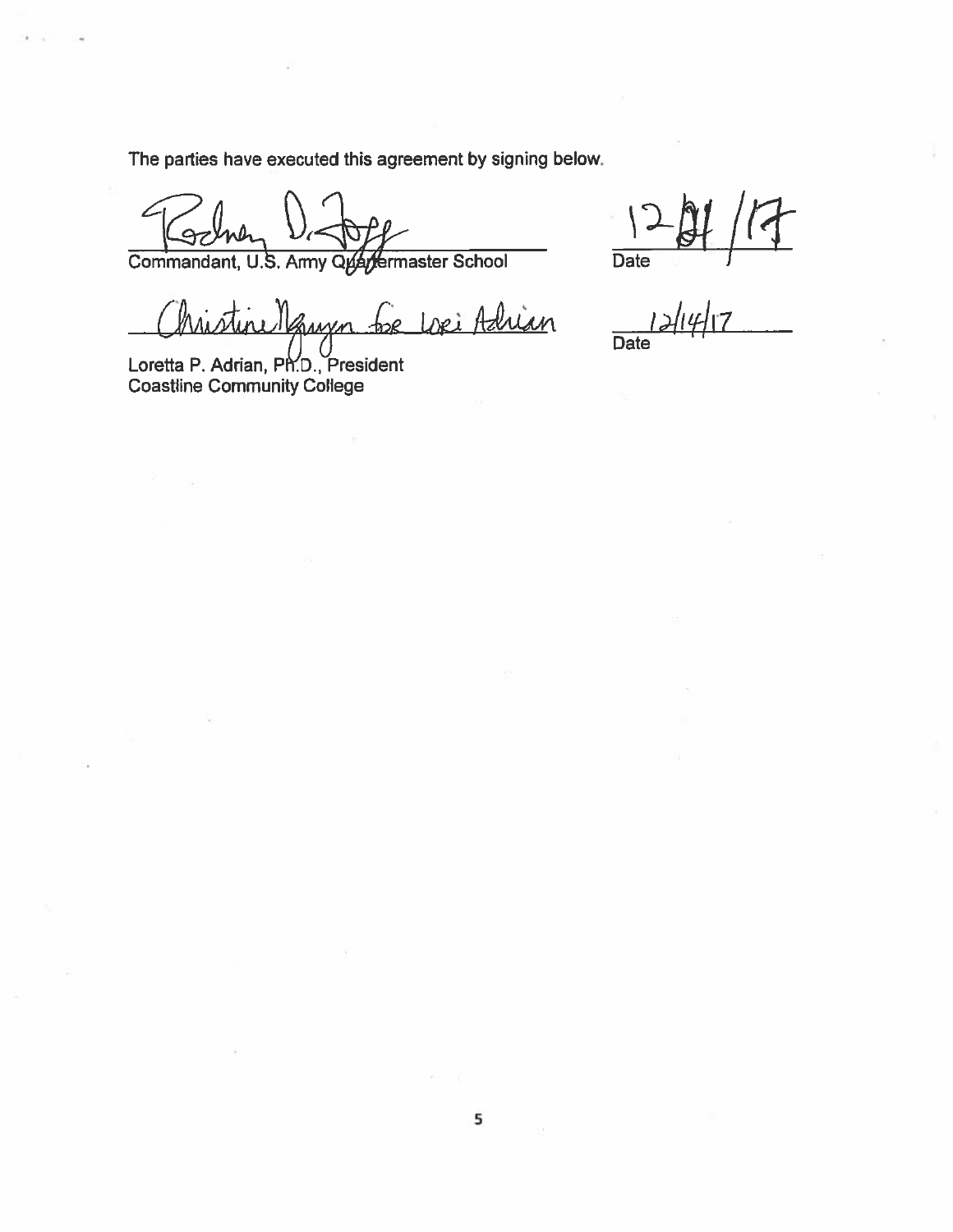

## **Logistics/Supply Chain Management**

## **Army MOS 92A/92Y applicable to this degree major (see below).**

| Major Requirements - Complete a total of 21 SH within Major Core Requirements and Major Electives                                                                                                                                                                                                    |                                                                                                                  |                |                 |                                                                               |                                 |                  |                         |  |  |
|------------------------------------------------------------------------------------------------------------------------------------------------------------------------------------------------------------------------------------------------------------------------------------------------------|------------------------------------------------------------------------------------------------------------------|----------------|-----------------|-------------------------------------------------------------------------------|---------------------------------|------------------|-------------------------|--|--|
| <b>REQUIREMENT</b>                                                                                                                                                                                                                                                                                   |                                                                                                                  | <b>SH</b>      | <b>SOC CAT.</b> | <b>92A/Y</b><br>MOS*                                                          | <b>Service</b><br><b>School</b> | <b>CLEP/DSST</b> | <b>ONLINE</b>           |  |  |
| <b>Major Core Required -</b>                                                                                                                                                                                                                                                                         |                                                                                                                  | <b>15 SH</b>   |                 |                                                                               |                                 |                  |                         |  |  |
| <b>MS C100</b>                                                                                                                                                                                                                                                                                       | <b>Business Organization and Management</b>                                                                      | 3              |                 | E-5 & above                                                                   | $\overline{\mathbf{X}}$         | <b>CLEP/DSST</b> | $\overline{\textbf{X}}$ |  |  |
| <b>MS C102</b>                                                                                                                                                                                                                                                                                       | <b>Human Relations</b>                                                                                           | 3              | <b>BU102A</b>   | E-5 & above                                                                   | $\mathbf X$                     |                  | $\mathbf X$             |  |  |
| <b>MS C104</b>                                                                                                                                                                                                                                                                                       | Human Resource Management                                                                                        | 3              | <b>MG201A</b>   |                                                                               | $\mathbf X$                     | <b>DSST</b>      | $\mathbf X$             |  |  |
| <b>SM C101</b>                                                                                                                                                                                                                                                                                       | Principles of Supply Chain Management                                                                            | 3              |                 | E-1 & above                                                                   | $\mathbf X$                     |                  | $\mathbf X$             |  |  |
| <b>SM C102</b>                                                                                                                                                                                                                                                                                       | <b>Supply Chain Operations</b>                                                                                   | 3              |                 | E-1 & above                                                                   | $\mathbf X$                     |                  | $\mathbf X$             |  |  |
|                                                                                                                                                                                                                                                                                                      | Major Electives - Choose 2 of the following courses:                                                             | 6 SH           |                 |                                                                               |                                 |                  |                         |  |  |
| <b>BUS C284**</b>                                                                                                                                                                                                                                                                                    | Work Based Learning                                                                                              | $\overline{4}$ |                 | $E-4$ & above                                                                 | X                               |                  |                         |  |  |
| <b>BC C112</b>                                                                                                                                                                                                                                                                                       | Office Organization                                                                                              | 3              |                 | $E-5$ & above                                                                 | $\mathbf X$                     |                  | X                       |  |  |
| <b>CIS C100</b>                                                                                                                                                                                                                                                                                      | Introduction to Information Systems                                                                              | 3              | OF037A          | E-5 & above                                                                   | $\mathbf X$                     | <b>CLEP</b>      | $\mathbf X$             |  |  |
| <b>MS C101</b>                                                                                                                                                                                                                                                                                       | Management/Employee Communication                                                                                | 3              |                 | $E-5$ & above                                                                 | $\mathbf X$                     |                  | $\mathbf X$             |  |  |
|                                                                                                                                                                                                                                                                                                      | *Credits may vary depending on individual assessment                                                             |                |                 | **3-4 SH for Work Based Learning is satisfied for Military Rank E4 and higher |                                 |                  |                         |  |  |
|                                                                                                                                                                                                                                                                                                      | General Education - Complete 18 SH of GE courses listed in Groups A-E below, including the specific requirements |                |                 |                                                                               |                                 |                  |                         |  |  |
| indicated for each area:                                                                                                                                                                                                                                                                             |                                                                                                                  |                |                 |                                                                               |                                 |                  |                         |  |  |
|                                                                                                                                                                                                                                                                                                      | <b>Group A: Basic Subjects-</b> Select one course from each area                                                 | <b>3 SH</b>    | <b>SOC CAT.</b> | <b>92A/Y</b><br>MOS*                                                          | <b>Service</b><br><b>School</b> | <b>CLEP/DSST</b> | <b>ONLINE</b>           |  |  |
| A1. Speech/Communications - 3 semester hours required (CMST C150 may not be used to satisfy more than one general education requirement.)                                                                                                                                                            |                                                                                                                  |                |                 |                                                                               |                                 |                  |                         |  |  |
| CMST C110                                                                                                                                                                                                                                                                                            | Public Speaking                                                                                                  | 3              | CM001A          |                                                                               | X                               | <b>DSST</b>      |                         |  |  |
| CMST C150                                                                                                                                                                                                                                                                                            | Intercultural Communication                                                                                      | 3              |                 |                                                                               |                                 |                  | $\mathbf X$             |  |  |
| A2. English - 3 semester hours required                                                                                                                                                                                                                                                              |                                                                                                                  | <b>3 SH</b>    | <b>SOC CAT.</b> | <b>92A/Y</b><br>MOS*                                                          | <b>Service</b><br><b>School</b> | <b>CLEP/DSST</b> | <b>ONLINE</b>           |  |  |
| ENGL C100                                                                                                                                                                                                                                                                                            | Freshman Composition ("C" or better)                                                                             | 3              | <b>EN202A</b>   |                                                                               |                                 |                  | $\mathbf X$             |  |  |
| A3. Math Competency- Satisfied by the completion of MATH C030<br>with a "C" or better OR placement into MATH C100 on the math<br>placement test OR completion of two years of high school algebra with a<br>'C" or better (high school transcript submission required for the high<br>school option) |                                                                                                                  | <b>NEED</b>    | <b>SOC CAT.</b> | <b>92A/Y</b><br>MOS*                                                          | <b>Service</b><br><b>School</b> | <b>CLEP/DSST</b> | <b>ONLINE</b>           |  |  |
| MATH C030 or<br>above                                                                                                                                                                                                                                                                                | Intermediate Algebra                                                                                             | <b>NEED</b>    |                 |                                                                               | $\boldsymbol{\mathrm{X}}$       | X                | $\mathbf X$             |  |  |
| <b>B. Natural Science - 3</b> semester hours required                                                                                                                                                                                                                                                |                                                                                                                  | <b>3 SH</b>    | <b>SOC CAT.</b> | <b>92A/Y</b><br>MOS*                                                          | <b>Service</b><br><b>School</b> | <b>CLEP/DSST</b> | <b>ONLINE</b>           |  |  |
| ASTR C100                                                                                                                                                                                                                                                                                            | Introduction to Astronomy                                                                                        | 3              |                 |                                                                               |                                 | <b>DSST</b>      | X                       |  |  |
| BIOL C100                                                                                                                                                                                                                                                                                            | Introduction to Biology                                                                                          | $\mathfrak{Z}$ | BL002A          |                                                                               |                                 | <b>CLEP</b>      | $\mathbf X$             |  |  |
| <b>BIOL C100C</b>                                                                                                                                                                                                                                                                                    | Introduction to Biology Lecture/Lab                                                                              | $\overline{4}$ |                 |                                                                               |                                 |                  | $\mathbf X$             |  |  |
| <b>BIOL C120</b>                                                                                                                                                                                                                                                                                     | <b>Biology of Aging</b>                                                                                          | 3              |                 |                                                                               |                                 |                  | X                       |  |  |
| BIOL C221                                                                                                                                                                                                                                                                                            | Anatomy and Physiology                                                                                           | 3              |                 |                                                                               |                                 |                  | X                       |  |  |
| CHEM C100                                                                                                                                                                                                                                                                                            | Principles of Chemistry                                                                                          | $\mathfrak{Z}$ |                 |                                                                               |                                 | <b>CLEP</b>      | X                       |  |  |
| CHEM C110                                                                                                                                                                                                                                                                                            | Introduction to Chemistry                                                                                        | $\mathfrak s$  |                 |                                                                               |                                 |                  | $\mathbf X$             |  |  |
| GEOL C105                                                                                                                                                                                                                                                                                            | General Geology                                                                                                  | $\mathfrak{Z}$ |                 |                                                                               |                                 |                  | X                       |  |  |
| MRSC C100                                                                                                                                                                                                                                                                                            | Introduction to Marine Science                                                                                   | 3              | EA021A          |                                                                               | X                               |                  | X                       |  |  |
| PHYS C110                                                                                                                                                                                                                                                                                            | Conceptual Physics                                                                                               | 3              | PY002A          |                                                                               |                                 |                  | $\mathbf X$             |  |  |
| C. Arts & Humanities- 3 semester hours required                                                                                                                                                                                                                                                      |                                                                                                                  | <b>3 SH</b>    | <b>SOC CAT.</b> | <b>92A/Y</b><br>MOS*                                                          | <b>Service</b><br><b>School</b> | <b>CLEP/DSST</b> | <b>ONLINE</b>           |  |  |
| ART C100                                                                                                                                                                                                                                                                                             | Art History & Appreciation 1                                                                                     | 3              |                 |                                                                               |                                 |                  | X                       |  |  |
| ART C105                                                                                                                                                                                                                                                                                             | Introduction to Art                                                                                              | 3              |                 |                                                                               |                                 |                  | X                       |  |  |
|                                                                                                                                                                                                                                                                                                      |                                                                                                                  |                |                 |                                                                               |                                 |                  |                         |  |  |
| ENGL C102                                                                                                                                                                                                                                                                                            | Critical Reasoning, Reading and Writing                                                                          | 3              | <b>EN203A</b>   |                                                                               |                                 | <b>CLEP</b>      | $\mathbf X$             |  |  |
| ENGL C145                                                                                                                                                                                                                                                                                            | American Literature: The Short Story                                                                             | $\mathfrak{Z}$ |                 |                                                                               |                                 | ${\rm CLEP}$     | $\mathbf X$             |  |  |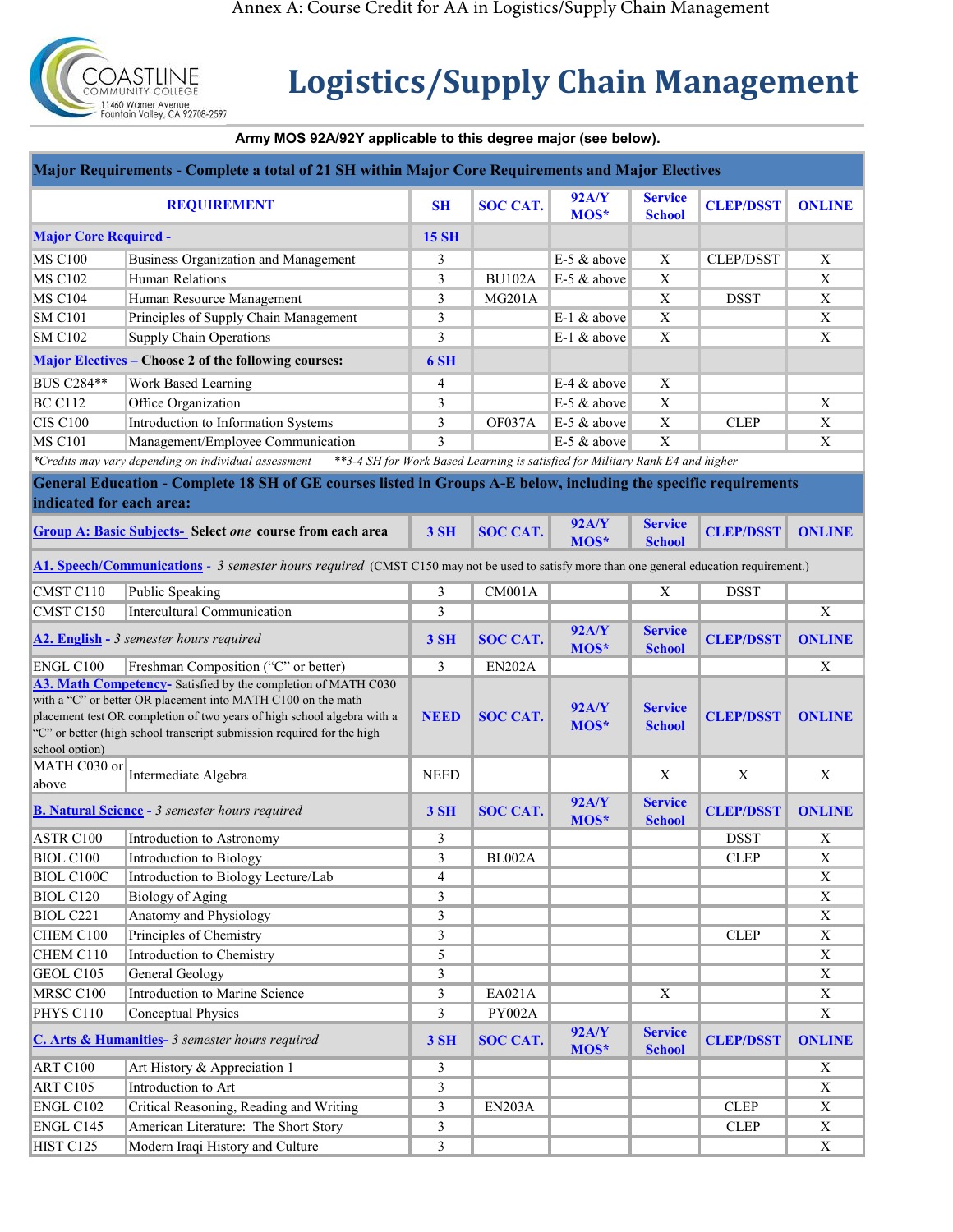| 3<br>HIST <sub>C162</sub><br>World History 2<br>3<br>$\mathbf X$<br>US History to 1876<br>3<br><b>HI201A</b><br><b>CLEP</b><br>$\mathbf X$<br>HIST C170<br>US History Since 1876<br>3<br><b>HI202A</b><br>$\mathbf X$<br>HIST C175<br><b>CLEP</b><br><b>Western Civilization 1</b><br>HIST C180<br>3<br><b>CLEP</b><br>$\mathbf X$<br>HI301A<br>$\overline{\mathbf{X}}$<br><b>Western Civilization 2</b><br>3<br>HIST C185<br>HI302A<br><b>CLEP</b><br>Humanities through the Arts<br>3<br>$\mathbf X$<br>HUM C110<br><b>CLEP</b><br>History & Appreciation of the Cinema<br>3<br>HUM C135<br>$\mathbf X$<br>History & Appreciation of Music<br>$\mathfrak{Z}$<br>MUS C100<br>$\mathbf X$<br><b>History of Rock Music</b><br>$\mathfrak{Z}$<br><b>MUS C139</b><br>$\mathbf X$<br>Intro to Philosophy<br>PHIL C100<br>3<br><b>PL079A</b><br>$\mathbf X$<br>PHIL C115<br>Logic/Critical Thinking<br>3<br>$\mathbf X$<br>Ethics<br>3<br>PHIL C120<br><b>PL081A</b><br>$\mathbf X$<br><b>DSST</b><br>$\mathbf X$<br>Elementary Spanish 1A<br>2.5<br>$\mathbf X$<br><b>CLEP</b><br>$\mathbf X$<br>SPAN C180A<br>$\overline{X}$<br>Elementary Spanish 1B<br><b>CLEP</b><br>$\mathbf X$<br>SPAN C180B<br>2.5<br><b>92A/Y</b><br><b>Service</b><br><b>SOC CAT.</b><br><b>CLEP/DSST</b><br><b>ONLINE</b><br><b>D. Social Sciences</b> - 3 semester hours required<br>3 SH<br>MOS*<br><b>School</b><br>Cultural Anthropology<br>3<br>$\mathbf X$<br>ANTH C100<br><b>DSST</b><br>AN002A<br>3<br>$\overline{\mathbf{X}}$<br>ANTH C185<br>Physical Anthropology<br><b>Intercultural Communications</b><br>3<br>$\mathbf X$<br>CMST C150<br>3<br>$\mathbf X$<br>$\overline{\mathbf{X}}$<br>MCOM C100<br>Introduction to Mass Communications<br>3<br><b>EC301A</b><br><b>CLEP</b><br>ECON C170<br>Principles of Microeconomics<br>$\mathbf X$<br>Principles of Macroeconomics<br>3<br>ECON C175<br>EC201A<br><b>CLEP</b><br>X<br>Modern Iraqi History and Culture<br>$\mathfrak{Z}$<br>HIST C125<br>$\mathbf X$<br>HIST C161<br>World History 1<br>3<br>$\mathbf X$<br>HIST C162<br>World History 2<br>3<br>$\overline{X}$<br><b>HI201A</b><br>HIST C170<br>US History to 1876<br>3<br><b>CLEP</b><br>$\mathbf X$<br>HIST C175<br>US History Since 1876<br>3<br><b>HI202A</b><br>$\mathbf X$<br><b>CLEP</b><br><b>Western Civilization 1</b><br>HIST C180<br>3<br>$\mathbf X$<br>HI301A<br><b>CLEP</b><br><b>Western Civilization 2</b><br>3<br>$\mathbf X$<br>HIST C185<br>HI302A<br><b>CLEP</b><br>3<br><b>CLEP</b><br>$\overline{\mathbf{X}}$<br>PSCI C180<br>American Government<br>PO077A<br>3<br>$\overline{PS101A}$<br>PSYC C100<br>Intro to Psychology<br>X<br><b>CLEP/DSST</b><br>$\mathbf X$<br>Child Growth & Development<br>$\mathfrak{Z}$<br>PSYC C116<br><b>PS202A</b><br>$\mathbf X$<br><b>CLEP</b><br>Life Span Developmental Psychology<br>$\mathfrak{Z}$<br>PSYC C118<br>PS201A<br>$\mathbf X$<br><b>DSST</b><br>PSYC C170<br>Psychology of Aging<br>$\mathfrak{Z}$<br>$\mathbf X$<br>PSYC C255<br>3<br><b>PS501A</b><br>X<br>$\mathbf X$<br>Abnormal Psychology<br>PSYC C280<br>Intro to Research Methods in Psychology<br>X<br>4<br><b>CLEP</b><br><b>SOC C100</b><br>Introduction to Sociology<br>3<br>SO001A<br>X<br>Introduction to Marriage and Family<br><b>SOC C110</b><br>3<br>SO007A<br>$\mathbf X$<br><b>SOC C120</b><br>Introduction to Gerontology<br>3<br>$\mathbf X$<br><b>92A/Y</b><br><b>Service</b><br>E. Self-Development- 3 semester hours required<br><b>3 SH</b><br><b>SOC CAT.</b><br><b>CLEP/DSST</b><br><b>ONLINE</b><br>MOS*<br><b>School</b><br>Satisfied by Military Basic Training<br>3<br><b>DSST</b><br>$\mathbf X$<br>X<br>Global/Multicultural Requirement**- 2.5 semester hours<br>X<br>$\mathbf X$<br><b>NEED</b><br>required<br>Free Electives- May be satisfied by Military credit, various CLEP<br>and DSST exams, previous college credit, or any Coastline<br><b>21 SH</b><br>$\mathbf X$<br>$\mathbf X$<br>$\mathbf X$<br>$\boldsymbol{\mathrm{X}}$<br>courses.<br><b>Total Credits Required to Complete the Degree</b><br><b>60 SH</b> |           |                 |  |  |             |
|-------------------------------------------------------------------------------------------------------------------------------------------------------------------------------------------------------------------------------------------------------------------------------------------------------------------------------------------------------------------------------------------------------------------------------------------------------------------------------------------------------------------------------------------------------------------------------------------------------------------------------------------------------------------------------------------------------------------------------------------------------------------------------------------------------------------------------------------------------------------------------------------------------------------------------------------------------------------------------------------------------------------------------------------------------------------------------------------------------------------------------------------------------------------------------------------------------------------------------------------------------------------------------------------------------------------------------------------------------------------------------------------------------------------------------------------------------------------------------------------------------------------------------------------------------------------------------------------------------------------------------------------------------------------------------------------------------------------------------------------------------------------------------------------------------------------------------------------------------------------------------------------------------------------------------------------------------------------------------------------------------------------------------------------------------------------------------------------------------------------------------------------------------------------------------------------------------------------------------------------------------------------------------------------------------------------------------------------------------------------------------------------------------------------------------------------------------------------------------------------------------------------------------------------------------------------------------------------------------------------------------------------------------------------------------------------------------------------------------------------------------------------------------------------------------------------------------------------------------------------------------------------------------------------------------------------------------------------------------------------------------------------------------------------------------------------------------------------------------------------------------------------------------------------------------------------------------------------------------------------------------------------------------------------------------------------------------------------------------------------------------------------------------------------------------------------------------------------------------------------------------------------------------------------------------------------------------------------------------------------------------------------------------------------------------------------------------------------------------------------------------------------------------------------------------------------------------------------------------------------------------------------------------------------------------------------------------------------------------------------------------------------------------------------------------------------------------------|-----------|-----------------|--|--|-------------|
|                                                                                                                                                                                                                                                                                                                                                                                                                                                                                                                                                                                                                                                                                                                                                                                                                                                                                                                                                                                                                                                                                                                                                                                                                                                                                                                                                                                                                                                                                                                                                                                                                                                                                                                                                                                                                                                                                                                                                                                                                                                                                                                                                                                                                                                                                                                                                                                                                                                                                                                                                                                                                                                                                                                                                                                                                                                                                                                                                                                                                                                                                                                                                                                                                                                                                                                                                                                                                                                                                                                                                                                                                                                                                                                                                                                                                                                                                                                                                                                                                                                                                     | HIST C161 | World History 1 |  |  | $\mathbf X$ |
|                                                                                                                                                                                                                                                                                                                                                                                                                                                                                                                                                                                                                                                                                                                                                                                                                                                                                                                                                                                                                                                                                                                                                                                                                                                                                                                                                                                                                                                                                                                                                                                                                                                                                                                                                                                                                                                                                                                                                                                                                                                                                                                                                                                                                                                                                                                                                                                                                                                                                                                                                                                                                                                                                                                                                                                                                                                                                                                                                                                                                                                                                                                                                                                                                                                                                                                                                                                                                                                                                                                                                                                                                                                                                                                                                                                                                                                                                                                                                                                                                                                                                     |           |                 |  |  |             |
|                                                                                                                                                                                                                                                                                                                                                                                                                                                                                                                                                                                                                                                                                                                                                                                                                                                                                                                                                                                                                                                                                                                                                                                                                                                                                                                                                                                                                                                                                                                                                                                                                                                                                                                                                                                                                                                                                                                                                                                                                                                                                                                                                                                                                                                                                                                                                                                                                                                                                                                                                                                                                                                                                                                                                                                                                                                                                                                                                                                                                                                                                                                                                                                                                                                                                                                                                                                                                                                                                                                                                                                                                                                                                                                                                                                                                                                                                                                                                                                                                                                                                     |           |                 |  |  |             |
|                                                                                                                                                                                                                                                                                                                                                                                                                                                                                                                                                                                                                                                                                                                                                                                                                                                                                                                                                                                                                                                                                                                                                                                                                                                                                                                                                                                                                                                                                                                                                                                                                                                                                                                                                                                                                                                                                                                                                                                                                                                                                                                                                                                                                                                                                                                                                                                                                                                                                                                                                                                                                                                                                                                                                                                                                                                                                                                                                                                                                                                                                                                                                                                                                                                                                                                                                                                                                                                                                                                                                                                                                                                                                                                                                                                                                                                                                                                                                                                                                                                                                     |           |                 |  |  |             |
|                                                                                                                                                                                                                                                                                                                                                                                                                                                                                                                                                                                                                                                                                                                                                                                                                                                                                                                                                                                                                                                                                                                                                                                                                                                                                                                                                                                                                                                                                                                                                                                                                                                                                                                                                                                                                                                                                                                                                                                                                                                                                                                                                                                                                                                                                                                                                                                                                                                                                                                                                                                                                                                                                                                                                                                                                                                                                                                                                                                                                                                                                                                                                                                                                                                                                                                                                                                                                                                                                                                                                                                                                                                                                                                                                                                                                                                                                                                                                                                                                                                                                     |           |                 |  |  |             |
|                                                                                                                                                                                                                                                                                                                                                                                                                                                                                                                                                                                                                                                                                                                                                                                                                                                                                                                                                                                                                                                                                                                                                                                                                                                                                                                                                                                                                                                                                                                                                                                                                                                                                                                                                                                                                                                                                                                                                                                                                                                                                                                                                                                                                                                                                                                                                                                                                                                                                                                                                                                                                                                                                                                                                                                                                                                                                                                                                                                                                                                                                                                                                                                                                                                                                                                                                                                                                                                                                                                                                                                                                                                                                                                                                                                                                                                                                                                                                                                                                                                                                     |           |                 |  |  |             |
|                                                                                                                                                                                                                                                                                                                                                                                                                                                                                                                                                                                                                                                                                                                                                                                                                                                                                                                                                                                                                                                                                                                                                                                                                                                                                                                                                                                                                                                                                                                                                                                                                                                                                                                                                                                                                                                                                                                                                                                                                                                                                                                                                                                                                                                                                                                                                                                                                                                                                                                                                                                                                                                                                                                                                                                                                                                                                                                                                                                                                                                                                                                                                                                                                                                                                                                                                                                                                                                                                                                                                                                                                                                                                                                                                                                                                                                                                                                                                                                                                                                                                     |           |                 |  |  |             |
|                                                                                                                                                                                                                                                                                                                                                                                                                                                                                                                                                                                                                                                                                                                                                                                                                                                                                                                                                                                                                                                                                                                                                                                                                                                                                                                                                                                                                                                                                                                                                                                                                                                                                                                                                                                                                                                                                                                                                                                                                                                                                                                                                                                                                                                                                                                                                                                                                                                                                                                                                                                                                                                                                                                                                                                                                                                                                                                                                                                                                                                                                                                                                                                                                                                                                                                                                                                                                                                                                                                                                                                                                                                                                                                                                                                                                                                                                                                                                                                                                                                                                     |           |                 |  |  |             |
|                                                                                                                                                                                                                                                                                                                                                                                                                                                                                                                                                                                                                                                                                                                                                                                                                                                                                                                                                                                                                                                                                                                                                                                                                                                                                                                                                                                                                                                                                                                                                                                                                                                                                                                                                                                                                                                                                                                                                                                                                                                                                                                                                                                                                                                                                                                                                                                                                                                                                                                                                                                                                                                                                                                                                                                                                                                                                                                                                                                                                                                                                                                                                                                                                                                                                                                                                                                                                                                                                                                                                                                                                                                                                                                                                                                                                                                                                                                                                                                                                                                                                     |           |                 |  |  |             |
|                                                                                                                                                                                                                                                                                                                                                                                                                                                                                                                                                                                                                                                                                                                                                                                                                                                                                                                                                                                                                                                                                                                                                                                                                                                                                                                                                                                                                                                                                                                                                                                                                                                                                                                                                                                                                                                                                                                                                                                                                                                                                                                                                                                                                                                                                                                                                                                                                                                                                                                                                                                                                                                                                                                                                                                                                                                                                                                                                                                                                                                                                                                                                                                                                                                                                                                                                                                                                                                                                                                                                                                                                                                                                                                                                                                                                                                                                                                                                                                                                                                                                     |           |                 |  |  |             |
|                                                                                                                                                                                                                                                                                                                                                                                                                                                                                                                                                                                                                                                                                                                                                                                                                                                                                                                                                                                                                                                                                                                                                                                                                                                                                                                                                                                                                                                                                                                                                                                                                                                                                                                                                                                                                                                                                                                                                                                                                                                                                                                                                                                                                                                                                                                                                                                                                                                                                                                                                                                                                                                                                                                                                                                                                                                                                                                                                                                                                                                                                                                                                                                                                                                                                                                                                                                                                                                                                                                                                                                                                                                                                                                                                                                                                                                                                                                                                                                                                                                                                     |           |                 |  |  |             |
|                                                                                                                                                                                                                                                                                                                                                                                                                                                                                                                                                                                                                                                                                                                                                                                                                                                                                                                                                                                                                                                                                                                                                                                                                                                                                                                                                                                                                                                                                                                                                                                                                                                                                                                                                                                                                                                                                                                                                                                                                                                                                                                                                                                                                                                                                                                                                                                                                                                                                                                                                                                                                                                                                                                                                                                                                                                                                                                                                                                                                                                                                                                                                                                                                                                                                                                                                                                                                                                                                                                                                                                                                                                                                                                                                                                                                                                                                                                                                                                                                                                                                     |           |                 |  |  |             |
|                                                                                                                                                                                                                                                                                                                                                                                                                                                                                                                                                                                                                                                                                                                                                                                                                                                                                                                                                                                                                                                                                                                                                                                                                                                                                                                                                                                                                                                                                                                                                                                                                                                                                                                                                                                                                                                                                                                                                                                                                                                                                                                                                                                                                                                                                                                                                                                                                                                                                                                                                                                                                                                                                                                                                                                                                                                                                                                                                                                                                                                                                                                                                                                                                                                                                                                                                                                                                                                                                                                                                                                                                                                                                                                                                                                                                                                                                                                                                                                                                                                                                     |           |                 |  |  |             |
|                                                                                                                                                                                                                                                                                                                                                                                                                                                                                                                                                                                                                                                                                                                                                                                                                                                                                                                                                                                                                                                                                                                                                                                                                                                                                                                                                                                                                                                                                                                                                                                                                                                                                                                                                                                                                                                                                                                                                                                                                                                                                                                                                                                                                                                                                                                                                                                                                                                                                                                                                                                                                                                                                                                                                                                                                                                                                                                                                                                                                                                                                                                                                                                                                                                                                                                                                                                                                                                                                                                                                                                                                                                                                                                                                                                                                                                                                                                                                                                                                                                                                     |           |                 |  |  |             |
|                                                                                                                                                                                                                                                                                                                                                                                                                                                                                                                                                                                                                                                                                                                                                                                                                                                                                                                                                                                                                                                                                                                                                                                                                                                                                                                                                                                                                                                                                                                                                                                                                                                                                                                                                                                                                                                                                                                                                                                                                                                                                                                                                                                                                                                                                                                                                                                                                                                                                                                                                                                                                                                                                                                                                                                                                                                                                                                                                                                                                                                                                                                                                                                                                                                                                                                                                                                                                                                                                                                                                                                                                                                                                                                                                                                                                                                                                                                                                                                                                                                                                     |           |                 |  |  |             |
|                                                                                                                                                                                                                                                                                                                                                                                                                                                                                                                                                                                                                                                                                                                                                                                                                                                                                                                                                                                                                                                                                                                                                                                                                                                                                                                                                                                                                                                                                                                                                                                                                                                                                                                                                                                                                                                                                                                                                                                                                                                                                                                                                                                                                                                                                                                                                                                                                                                                                                                                                                                                                                                                                                                                                                                                                                                                                                                                                                                                                                                                                                                                                                                                                                                                                                                                                                                                                                                                                                                                                                                                                                                                                                                                                                                                                                                                                                                                                                                                                                                                                     |           |                 |  |  |             |
|                                                                                                                                                                                                                                                                                                                                                                                                                                                                                                                                                                                                                                                                                                                                                                                                                                                                                                                                                                                                                                                                                                                                                                                                                                                                                                                                                                                                                                                                                                                                                                                                                                                                                                                                                                                                                                                                                                                                                                                                                                                                                                                                                                                                                                                                                                                                                                                                                                                                                                                                                                                                                                                                                                                                                                                                                                                                                                                                                                                                                                                                                                                                                                                                                                                                                                                                                                                                                                                                                                                                                                                                                                                                                                                                                                                                                                                                                                                                                                                                                                                                                     |           |                 |  |  |             |
|                                                                                                                                                                                                                                                                                                                                                                                                                                                                                                                                                                                                                                                                                                                                                                                                                                                                                                                                                                                                                                                                                                                                                                                                                                                                                                                                                                                                                                                                                                                                                                                                                                                                                                                                                                                                                                                                                                                                                                                                                                                                                                                                                                                                                                                                                                                                                                                                                                                                                                                                                                                                                                                                                                                                                                                                                                                                                                                                                                                                                                                                                                                                                                                                                                                                                                                                                                                                                                                                                                                                                                                                                                                                                                                                                                                                                                                                                                                                                                                                                                                                                     |           |                 |  |  |             |
|                                                                                                                                                                                                                                                                                                                                                                                                                                                                                                                                                                                                                                                                                                                                                                                                                                                                                                                                                                                                                                                                                                                                                                                                                                                                                                                                                                                                                                                                                                                                                                                                                                                                                                                                                                                                                                                                                                                                                                                                                                                                                                                                                                                                                                                                                                                                                                                                                                                                                                                                                                                                                                                                                                                                                                                                                                                                                                                                                                                                                                                                                                                                                                                                                                                                                                                                                                                                                                                                                                                                                                                                                                                                                                                                                                                                                                                                                                                                                                                                                                                                                     |           |                 |  |  |             |
|                                                                                                                                                                                                                                                                                                                                                                                                                                                                                                                                                                                                                                                                                                                                                                                                                                                                                                                                                                                                                                                                                                                                                                                                                                                                                                                                                                                                                                                                                                                                                                                                                                                                                                                                                                                                                                                                                                                                                                                                                                                                                                                                                                                                                                                                                                                                                                                                                                                                                                                                                                                                                                                                                                                                                                                                                                                                                                                                                                                                                                                                                                                                                                                                                                                                                                                                                                                                                                                                                                                                                                                                                                                                                                                                                                                                                                                                                                                                                                                                                                                                                     |           |                 |  |  |             |
|                                                                                                                                                                                                                                                                                                                                                                                                                                                                                                                                                                                                                                                                                                                                                                                                                                                                                                                                                                                                                                                                                                                                                                                                                                                                                                                                                                                                                                                                                                                                                                                                                                                                                                                                                                                                                                                                                                                                                                                                                                                                                                                                                                                                                                                                                                                                                                                                                                                                                                                                                                                                                                                                                                                                                                                                                                                                                                                                                                                                                                                                                                                                                                                                                                                                                                                                                                                                                                                                                                                                                                                                                                                                                                                                                                                                                                                                                                                                                                                                                                                                                     |           |                 |  |  |             |
|                                                                                                                                                                                                                                                                                                                                                                                                                                                                                                                                                                                                                                                                                                                                                                                                                                                                                                                                                                                                                                                                                                                                                                                                                                                                                                                                                                                                                                                                                                                                                                                                                                                                                                                                                                                                                                                                                                                                                                                                                                                                                                                                                                                                                                                                                                                                                                                                                                                                                                                                                                                                                                                                                                                                                                                                                                                                                                                                                                                                                                                                                                                                                                                                                                                                                                                                                                                                                                                                                                                                                                                                                                                                                                                                                                                                                                                                                                                                                                                                                                                                                     |           |                 |  |  |             |
|                                                                                                                                                                                                                                                                                                                                                                                                                                                                                                                                                                                                                                                                                                                                                                                                                                                                                                                                                                                                                                                                                                                                                                                                                                                                                                                                                                                                                                                                                                                                                                                                                                                                                                                                                                                                                                                                                                                                                                                                                                                                                                                                                                                                                                                                                                                                                                                                                                                                                                                                                                                                                                                                                                                                                                                                                                                                                                                                                                                                                                                                                                                                                                                                                                                                                                                                                                                                                                                                                                                                                                                                                                                                                                                                                                                                                                                                                                                                                                                                                                                                                     |           |                 |  |  |             |
|                                                                                                                                                                                                                                                                                                                                                                                                                                                                                                                                                                                                                                                                                                                                                                                                                                                                                                                                                                                                                                                                                                                                                                                                                                                                                                                                                                                                                                                                                                                                                                                                                                                                                                                                                                                                                                                                                                                                                                                                                                                                                                                                                                                                                                                                                                                                                                                                                                                                                                                                                                                                                                                                                                                                                                                                                                                                                                                                                                                                                                                                                                                                                                                                                                                                                                                                                                                                                                                                                                                                                                                                                                                                                                                                                                                                                                                                                                                                                                                                                                                                                     |           |                 |  |  |             |
|                                                                                                                                                                                                                                                                                                                                                                                                                                                                                                                                                                                                                                                                                                                                                                                                                                                                                                                                                                                                                                                                                                                                                                                                                                                                                                                                                                                                                                                                                                                                                                                                                                                                                                                                                                                                                                                                                                                                                                                                                                                                                                                                                                                                                                                                                                                                                                                                                                                                                                                                                                                                                                                                                                                                                                                                                                                                                                                                                                                                                                                                                                                                                                                                                                                                                                                                                                                                                                                                                                                                                                                                                                                                                                                                                                                                                                                                                                                                                                                                                                                                                     |           |                 |  |  |             |
|                                                                                                                                                                                                                                                                                                                                                                                                                                                                                                                                                                                                                                                                                                                                                                                                                                                                                                                                                                                                                                                                                                                                                                                                                                                                                                                                                                                                                                                                                                                                                                                                                                                                                                                                                                                                                                                                                                                                                                                                                                                                                                                                                                                                                                                                                                                                                                                                                                                                                                                                                                                                                                                                                                                                                                                                                                                                                                                                                                                                                                                                                                                                                                                                                                                                                                                                                                                                                                                                                                                                                                                                                                                                                                                                                                                                                                                                                                                                                                                                                                                                                     |           |                 |  |  |             |
|                                                                                                                                                                                                                                                                                                                                                                                                                                                                                                                                                                                                                                                                                                                                                                                                                                                                                                                                                                                                                                                                                                                                                                                                                                                                                                                                                                                                                                                                                                                                                                                                                                                                                                                                                                                                                                                                                                                                                                                                                                                                                                                                                                                                                                                                                                                                                                                                                                                                                                                                                                                                                                                                                                                                                                                                                                                                                                                                                                                                                                                                                                                                                                                                                                                                                                                                                                                                                                                                                                                                                                                                                                                                                                                                                                                                                                                                                                                                                                                                                                                                                     |           |                 |  |  |             |
|                                                                                                                                                                                                                                                                                                                                                                                                                                                                                                                                                                                                                                                                                                                                                                                                                                                                                                                                                                                                                                                                                                                                                                                                                                                                                                                                                                                                                                                                                                                                                                                                                                                                                                                                                                                                                                                                                                                                                                                                                                                                                                                                                                                                                                                                                                                                                                                                                                                                                                                                                                                                                                                                                                                                                                                                                                                                                                                                                                                                                                                                                                                                                                                                                                                                                                                                                                                                                                                                                                                                                                                                                                                                                                                                                                                                                                                                                                                                                                                                                                                                                     |           |                 |  |  |             |
|                                                                                                                                                                                                                                                                                                                                                                                                                                                                                                                                                                                                                                                                                                                                                                                                                                                                                                                                                                                                                                                                                                                                                                                                                                                                                                                                                                                                                                                                                                                                                                                                                                                                                                                                                                                                                                                                                                                                                                                                                                                                                                                                                                                                                                                                                                                                                                                                                                                                                                                                                                                                                                                                                                                                                                                                                                                                                                                                                                                                                                                                                                                                                                                                                                                                                                                                                                                                                                                                                                                                                                                                                                                                                                                                                                                                                                                                                                                                                                                                                                                                                     |           |                 |  |  |             |
|                                                                                                                                                                                                                                                                                                                                                                                                                                                                                                                                                                                                                                                                                                                                                                                                                                                                                                                                                                                                                                                                                                                                                                                                                                                                                                                                                                                                                                                                                                                                                                                                                                                                                                                                                                                                                                                                                                                                                                                                                                                                                                                                                                                                                                                                                                                                                                                                                                                                                                                                                                                                                                                                                                                                                                                                                                                                                                                                                                                                                                                                                                                                                                                                                                                                                                                                                                                                                                                                                                                                                                                                                                                                                                                                                                                                                                                                                                                                                                                                                                                                                     |           |                 |  |  |             |
|                                                                                                                                                                                                                                                                                                                                                                                                                                                                                                                                                                                                                                                                                                                                                                                                                                                                                                                                                                                                                                                                                                                                                                                                                                                                                                                                                                                                                                                                                                                                                                                                                                                                                                                                                                                                                                                                                                                                                                                                                                                                                                                                                                                                                                                                                                                                                                                                                                                                                                                                                                                                                                                                                                                                                                                                                                                                                                                                                                                                                                                                                                                                                                                                                                                                                                                                                                                                                                                                                                                                                                                                                                                                                                                                                                                                                                                                                                                                                                                                                                                                                     |           |                 |  |  |             |
|                                                                                                                                                                                                                                                                                                                                                                                                                                                                                                                                                                                                                                                                                                                                                                                                                                                                                                                                                                                                                                                                                                                                                                                                                                                                                                                                                                                                                                                                                                                                                                                                                                                                                                                                                                                                                                                                                                                                                                                                                                                                                                                                                                                                                                                                                                                                                                                                                                                                                                                                                                                                                                                                                                                                                                                                                                                                                                                                                                                                                                                                                                                                                                                                                                                                                                                                                                                                                                                                                                                                                                                                                                                                                                                                                                                                                                                                                                                                                                                                                                                                                     |           |                 |  |  |             |
|                                                                                                                                                                                                                                                                                                                                                                                                                                                                                                                                                                                                                                                                                                                                                                                                                                                                                                                                                                                                                                                                                                                                                                                                                                                                                                                                                                                                                                                                                                                                                                                                                                                                                                                                                                                                                                                                                                                                                                                                                                                                                                                                                                                                                                                                                                                                                                                                                                                                                                                                                                                                                                                                                                                                                                                                                                                                                                                                                                                                                                                                                                                                                                                                                                                                                                                                                                                                                                                                                                                                                                                                                                                                                                                                                                                                                                                                                                                                                                                                                                                                                     |           |                 |  |  |             |
|                                                                                                                                                                                                                                                                                                                                                                                                                                                                                                                                                                                                                                                                                                                                                                                                                                                                                                                                                                                                                                                                                                                                                                                                                                                                                                                                                                                                                                                                                                                                                                                                                                                                                                                                                                                                                                                                                                                                                                                                                                                                                                                                                                                                                                                                                                                                                                                                                                                                                                                                                                                                                                                                                                                                                                                                                                                                                                                                                                                                                                                                                                                                                                                                                                                                                                                                                                                                                                                                                                                                                                                                                                                                                                                                                                                                                                                                                                                                                                                                                                                                                     |           |                 |  |  |             |
|                                                                                                                                                                                                                                                                                                                                                                                                                                                                                                                                                                                                                                                                                                                                                                                                                                                                                                                                                                                                                                                                                                                                                                                                                                                                                                                                                                                                                                                                                                                                                                                                                                                                                                                                                                                                                                                                                                                                                                                                                                                                                                                                                                                                                                                                                                                                                                                                                                                                                                                                                                                                                                                                                                                                                                                                                                                                                                                                                                                                                                                                                                                                                                                                                                                                                                                                                                                                                                                                                                                                                                                                                                                                                                                                                                                                                                                                                                                                                                                                                                                                                     |           |                 |  |  |             |
|                                                                                                                                                                                                                                                                                                                                                                                                                                                                                                                                                                                                                                                                                                                                                                                                                                                                                                                                                                                                                                                                                                                                                                                                                                                                                                                                                                                                                                                                                                                                                                                                                                                                                                                                                                                                                                                                                                                                                                                                                                                                                                                                                                                                                                                                                                                                                                                                                                                                                                                                                                                                                                                                                                                                                                                                                                                                                                                                                                                                                                                                                                                                                                                                                                                                                                                                                                                                                                                                                                                                                                                                                                                                                                                                                                                                                                                                                                                                                                                                                                                                                     |           |                 |  |  |             |
|                                                                                                                                                                                                                                                                                                                                                                                                                                                                                                                                                                                                                                                                                                                                                                                                                                                                                                                                                                                                                                                                                                                                                                                                                                                                                                                                                                                                                                                                                                                                                                                                                                                                                                                                                                                                                                                                                                                                                                                                                                                                                                                                                                                                                                                                                                                                                                                                                                                                                                                                                                                                                                                                                                                                                                                                                                                                                                                                                                                                                                                                                                                                                                                                                                                                                                                                                                                                                                                                                                                                                                                                                                                                                                                                                                                                                                                                                                                                                                                                                                                                                     |           |                 |  |  |             |
|                                                                                                                                                                                                                                                                                                                                                                                                                                                                                                                                                                                                                                                                                                                                                                                                                                                                                                                                                                                                                                                                                                                                                                                                                                                                                                                                                                                                                                                                                                                                                                                                                                                                                                                                                                                                                                                                                                                                                                                                                                                                                                                                                                                                                                                                                                                                                                                                                                                                                                                                                                                                                                                                                                                                                                                                                                                                                                                                                                                                                                                                                                                                                                                                                                                                                                                                                                                                                                                                                                                                                                                                                                                                                                                                                                                                                                                                                                                                                                                                                                                                                     |           |                 |  |  |             |
|                                                                                                                                                                                                                                                                                                                                                                                                                                                                                                                                                                                                                                                                                                                                                                                                                                                                                                                                                                                                                                                                                                                                                                                                                                                                                                                                                                                                                                                                                                                                                                                                                                                                                                                                                                                                                                                                                                                                                                                                                                                                                                                                                                                                                                                                                                                                                                                                                                                                                                                                                                                                                                                                                                                                                                                                                                                                                                                                                                                                                                                                                                                                                                                                                                                                                                                                                                                                                                                                                                                                                                                                                                                                                                                                                                                                                                                                                                                                                                                                                                                                                     |           |                 |  |  |             |
|                                                                                                                                                                                                                                                                                                                                                                                                                                                                                                                                                                                                                                                                                                                                                                                                                                                                                                                                                                                                                                                                                                                                                                                                                                                                                                                                                                                                                                                                                                                                                                                                                                                                                                                                                                                                                                                                                                                                                                                                                                                                                                                                                                                                                                                                                                                                                                                                                                                                                                                                                                                                                                                                                                                                                                                                                                                                                                                                                                                                                                                                                                                                                                                                                                                                                                                                                                                                                                                                                                                                                                                                                                                                                                                                                                                                                                                                                                                                                                                                                                                                                     |           |                 |  |  |             |
|                                                                                                                                                                                                                                                                                                                                                                                                                                                                                                                                                                                                                                                                                                                                                                                                                                                                                                                                                                                                                                                                                                                                                                                                                                                                                                                                                                                                                                                                                                                                                                                                                                                                                                                                                                                                                                                                                                                                                                                                                                                                                                                                                                                                                                                                                                                                                                                                                                                                                                                                                                                                                                                                                                                                                                                                                                                                                                                                                                                                                                                                                                                                                                                                                                                                                                                                                                                                                                                                                                                                                                                                                                                                                                                                                                                                                                                                                                                                                                                                                                                                                     |           |                 |  |  |             |
|                                                                                                                                                                                                                                                                                                                                                                                                                                                                                                                                                                                                                                                                                                                                                                                                                                                                                                                                                                                                                                                                                                                                                                                                                                                                                                                                                                                                                                                                                                                                                                                                                                                                                                                                                                                                                                                                                                                                                                                                                                                                                                                                                                                                                                                                                                                                                                                                                                                                                                                                                                                                                                                                                                                                                                                                                                                                                                                                                                                                                                                                                                                                                                                                                                                                                                                                                                                                                                                                                                                                                                                                                                                                                                                                                                                                                                                                                                                                                                                                                                                                                     |           |                 |  |  |             |
|                                                                                                                                                                                                                                                                                                                                                                                                                                                                                                                                                                                                                                                                                                                                                                                                                                                                                                                                                                                                                                                                                                                                                                                                                                                                                                                                                                                                                                                                                                                                                                                                                                                                                                                                                                                                                                                                                                                                                                                                                                                                                                                                                                                                                                                                                                                                                                                                                                                                                                                                                                                                                                                                                                                                                                                                                                                                                                                                                                                                                                                                                                                                                                                                                                                                                                                                                                                                                                                                                                                                                                                                                                                                                                                                                                                                                                                                                                                                                                                                                                                                                     |           |                 |  |  |             |
|                                                                                                                                                                                                                                                                                                                                                                                                                                                                                                                                                                                                                                                                                                                                                                                                                                                                                                                                                                                                                                                                                                                                                                                                                                                                                                                                                                                                                                                                                                                                                                                                                                                                                                                                                                                                                                                                                                                                                                                                                                                                                                                                                                                                                                                                                                                                                                                                                                                                                                                                                                                                                                                                                                                                                                                                                                                                                                                                                                                                                                                                                                                                                                                                                                                                                                                                                                                                                                                                                                                                                                                                                                                                                                                                                                                                                                                                                                                                                                                                                                                                                     |           |                 |  |  |             |
|                                                                                                                                                                                                                                                                                                                                                                                                                                                                                                                                                                                                                                                                                                                                                                                                                                                                                                                                                                                                                                                                                                                                                                                                                                                                                                                                                                                                                                                                                                                                                                                                                                                                                                                                                                                                                                                                                                                                                                                                                                                                                                                                                                                                                                                                                                                                                                                                                                                                                                                                                                                                                                                                                                                                                                                                                                                                                                                                                                                                                                                                                                                                                                                                                                                                                                                                                                                                                                                                                                                                                                                                                                                                                                                                                                                                                                                                                                                                                                                                                                                                                     |           |                 |  |  |             |
|                                                                                                                                                                                                                                                                                                                                                                                                                                                                                                                                                                                                                                                                                                                                                                                                                                                                                                                                                                                                                                                                                                                                                                                                                                                                                                                                                                                                                                                                                                                                                                                                                                                                                                                                                                                                                                                                                                                                                                                                                                                                                                                                                                                                                                                                                                                                                                                                                                                                                                                                                                                                                                                                                                                                                                                                                                                                                                                                                                                                                                                                                                                                                                                                                                                                                                                                                                                                                                                                                                                                                                                                                                                                                                                                                                                                                                                                                                                                                                                                                                                                                     |           |                 |  |  |             |
|                                                                                                                                                                                                                                                                                                                                                                                                                                                                                                                                                                                                                                                                                                                                                                                                                                                                                                                                                                                                                                                                                                                                                                                                                                                                                                                                                                                                                                                                                                                                                                                                                                                                                                                                                                                                                                                                                                                                                                                                                                                                                                                                                                                                                                                                                                                                                                                                                                                                                                                                                                                                                                                                                                                                                                                                                                                                                                                                                                                                                                                                                                                                                                                                                                                                                                                                                                                                                                                                                                                                                                                                                                                                                                                                                                                                                                                                                                                                                                                                                                                                                     |           |                 |  |  |             |

\*\*Global/Multicultural: Satisfied by completion of one of the following courses: ANTH C100, ART C100, ART C105, CMST C150, CJ C148, ENGL C145, HUM C110, PHIL C100, HIST C125, HIST C161, HIST C162, HIST C180, HIST C185, HSVC C100, SPAN C180A or SPAN C180B. Course credit may apply towards Groups C, D or Free Electives.